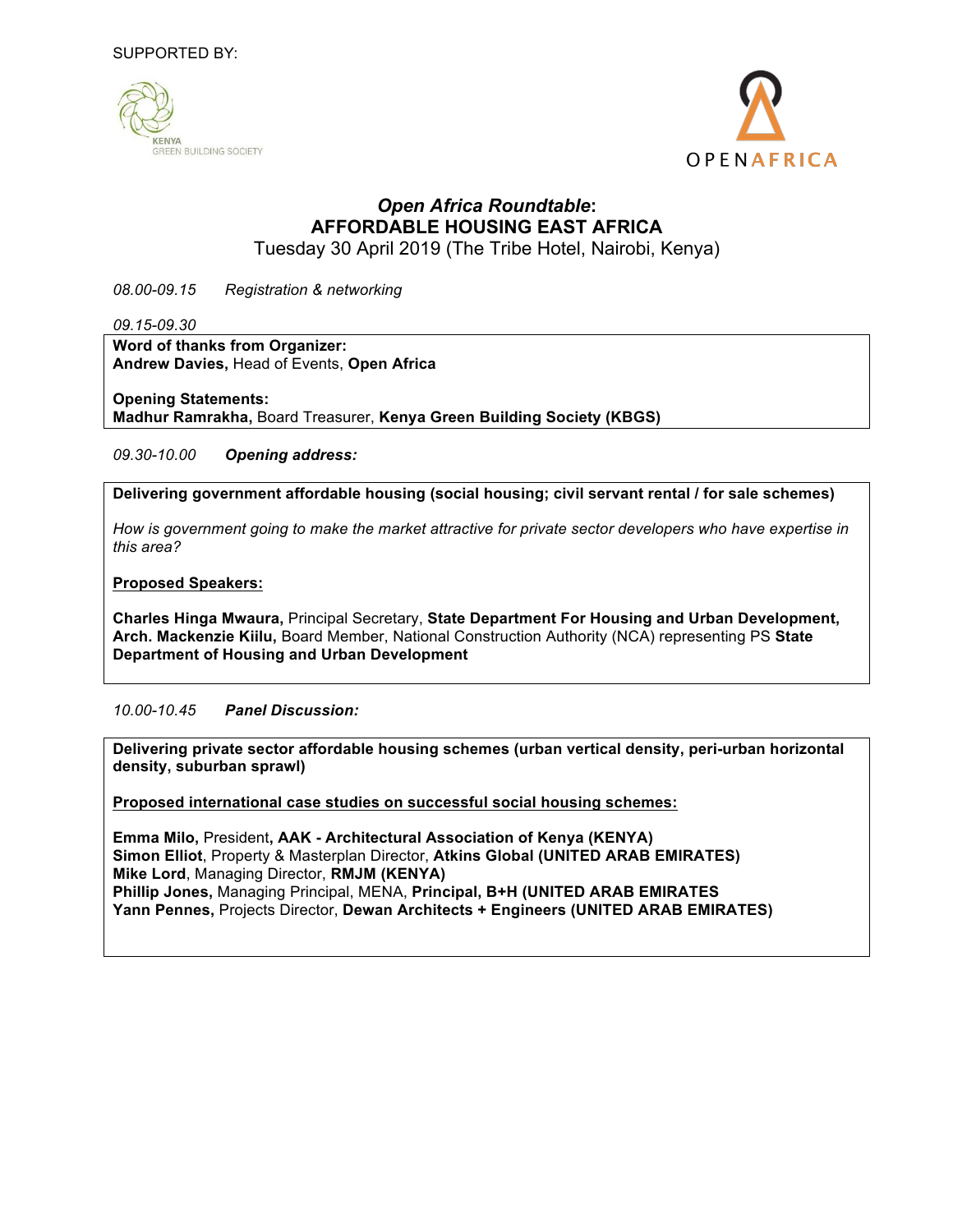



## *10.45-11.45 Working Groups*

The working groups will discuss the central themes of high interest rates and how this will continue to limit access to finance for affordable housing. The sessions will unpack challenge of fiscal dominance, possible solutions to the lack of long-term funding and limited use of collateral value all drive up the interest rate cost of housing in Africa. The session will also help international developers and contractors overcome the lack of basic critical infrastructure (roads, power, power systems) and financing or structuring thereof.

| <b>WORKING GROUP A:</b>                                                                                                                                                                                                                                                                                                                                                                                                                                                                                                                                |
|--------------------------------------------------------------------------------------------------------------------------------------------------------------------------------------------------------------------------------------------------------------------------------------------------------------------------------------------------------------------------------------------------------------------------------------------------------------------------------------------------------------------------------------------------------|
| <b>FINANCIAL SUSTAINABILITY AS AN IMPERATIVE FOR AFFORDABLE HOUSING</b>                                                                                                                                                                                                                                                                                                                                                                                                                                                                                |
| <b>Proposed Moderator:</b><br>Kecia Rust, Executive Director, Centre for Affordable Housing Finance (SOUTH AFRICA)                                                                                                                                                                                                                                                                                                                                                                                                                                     |
| <b>Proposed panelists:</b><br>Laura Mutindi, Sector Expert Project Management Office - Executive Office of the President<br>Habib Hanan, Senior Housing Finance Specialist, IFC<br><b>Caroline Cerutti, Housing Specialist, World Bank</b><br>Samson Moraba, Chief Executive Officer, National Housing Financing Corporation (SOUTH AFRICA)                                                                                                                                                                                                            |
| <b>WORKING GROUP B:</b>                                                                                                                                                                                                                                                                                                                                                                                                                                                                                                                                |
| <b>MAKING AFFORDABLE &amp; SOCIAL HOUSING PROJECTS BANKABLE</b>                                                                                                                                                                                                                                                                                                                                                                                                                                                                                        |
| <b>Moderator:</b><br>Madhur Ramrakha, Board Treasurer, Kenya Green Building Society (KBGS)<br><b>Proposed panelists:</b><br>Jared Osoro, Director, Research & Policy, Director, KBA Centre For Research On Financial Markets & Policy,<br><b>Kenya Banking Association (KENYA)</b><br>Elizabeth Mwangi-Oluoch, Chief Executive Officer, Kenya Property Developers Association (KENYA)<br>Senior Representative, Shelter Afrique (KENYA)<br>Senior Representative, Stanbic, (SOUTH AFRICA)<br>Senior Representative, REITs Association of Kenya (KENYA) |
| Senior Representative, Nairobi Stock Exchange (KENYA)                                                                                                                                                                                                                                                                                                                                                                                                                                                                                                  |

### *11.45-11.40 Networking Break*

*11.40-12.00 Presentation*

## **Making the economics work for affordable housing**

*What is required to mobilze capital? What are the impediments with current policy, regulatory and tax framework for affordable housing? How can domestic resources be bought into the picture to finance infrastructure?*

**Proposed Speaker: Isaac Otollo,** *Head of Housing,* **PwC, (KENYA)**